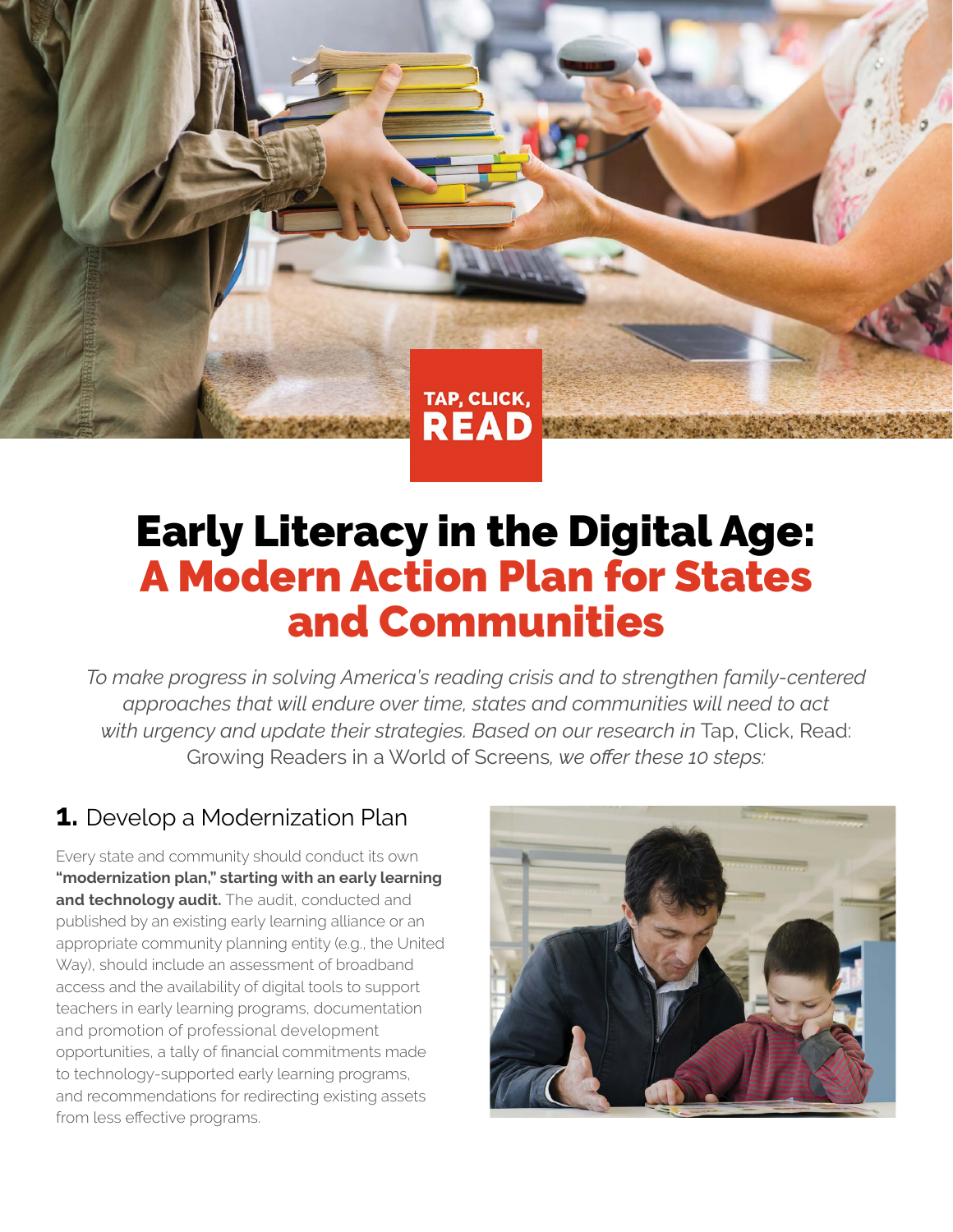# **2.** Leverage New Policy Opportunities

States and communities will find **key opportunities in the newly enacted federal education legislation**  [Every Student Succeeds Act](http://www.ed.gov/essa?src=rn), which includes provisions for expanded family engagement activities as well as technology use and planning. ESSA also emphasizes the importance of research-informed practices in early literacy development. In May 2016, the U.S. Departments of Education and Health & Human Services published a [joint policy statement on family engagement](http://www2.ed.gov/about/inits/ed/earlylearning/families.html) to encourage better connections between programs for children from infant-toddler through third grade. A guide to help states strengthen pre-K program connections to families has been developed by the [Center on Enhancing Early Learning Outcomes](http://ceelo.org/wp-content/uploads/2016/03/ceelo_policy_brief_family_engagement_2016_03_final_web.pdf) (CEELO). Another great resource for how to use ESSA to drive early literacy learning is [Knowledge Matters Issue Brief #4](http://knowledgematterscampaign.org/wp-content/uploads/2016/05/ESSA-brief.pdf) by the Knowledge Matters Campaign.



### **3.** Partner and Build Infrastructure for Digital Equity

States and communities need to work closely with tech industry partners to help promote digital equity. Corporate and nonprofit partnerships have created helpful momentum in expanding technology access for low-income students and families, including national commitments from the [ConnectED](https://www.whitehouse.gov/issues/education/k-12/connected) program and the [FCC](https://www.fcc.gov/consumers/guides/lifeline-support-affordable-communications)'s Lifeline program. However, these **programs have not yet covered early learning centers or low-income housing in a comprehensive way.** Vital infrastructure is lacking to both wire and support Head Start, child care, preschool, and family child care settings so that educators can gain access to online learning communities and collaborate

digitally with colleagues in libraries, public media stations, and independent organizations. Digital literacy is now required of all 21st-century educators, and the early learning field needs focused attention and new expert partners to catch up.

# **4.** Recruit and Leverage Public Media

Every state and many communities have public media stations whose charters require outreach to, and support for, early learning programs as well as public schools and homeschool parents. **Tens of millions of dollars have been spent on developing curriculum-based media of robust educational value,** and hundreds of studies have been conducted on the value of educational programming such as [Sesame Street,](http://www.sesameworkshop.org/what-we-do/our-results/) [Between the Lions,](http://pbskids.org/island/research/previous.html) and [Super Why!](http://www-tc.pbskids.org/read/files/Web_Statement_EDC_Research.pdf) on early learning and literacy development. Public media stations and schools should explore opportunities to use these materials more readily. Public media outlets also provide online tools such as [professional development courses for teachers](http://www.pbslearningmedia.org/) and [parent support apps](http://pbskids.org/apps/pbs-parents-play--learn.html) that can be used to engage parents and caregivers in promoting key literacy and language skills.

# **5.** Modernize Teacher Preparation and Professional Development

The report [Take a Giant Step](http://www.joanganzcooneycenter.org/publication/take-a-giant-step-a-blueprint-for-teaching-young-children-in-a-digital-age/) from the Cooney Center and Stanford University establishes that early educators cannot capably teach with new tools they themselves have not been properly prepared to use. Every community should convene its teacher training institutions and involve early reading specialists and digital entrepreneurs to **reimagine the "early literacy training pipeline"** by exploring new topics like the neuroscience behind early reading/language acquisition and the [importance of building children's background knowledge](http://www.life-slc.org/docs/Kuhl-brainmechanisms2010.pdf), new theories of [adult behavioral change](https://alumniandfriends.uchicago.edu/sites/default/files/nber_w21602.pdf), and the emerging uses of technology to [personalize literacy learning](http://gettingsmart.com/2015/09/leading-personalized-learning-literacy-tools/). Communities should consider the creation of a cadre of [media mentors](http://www.ala.org/alsc/mediamentorship) or a [Digital Teacher Corps](http://www.progressivepolicy.org/issues/education/policy-brief-the-digital-teachers-corps-closing-america%E2%80%99s-literacy-gap/) to help mobilize educators' talents in schools, libraries, museums, and other settings.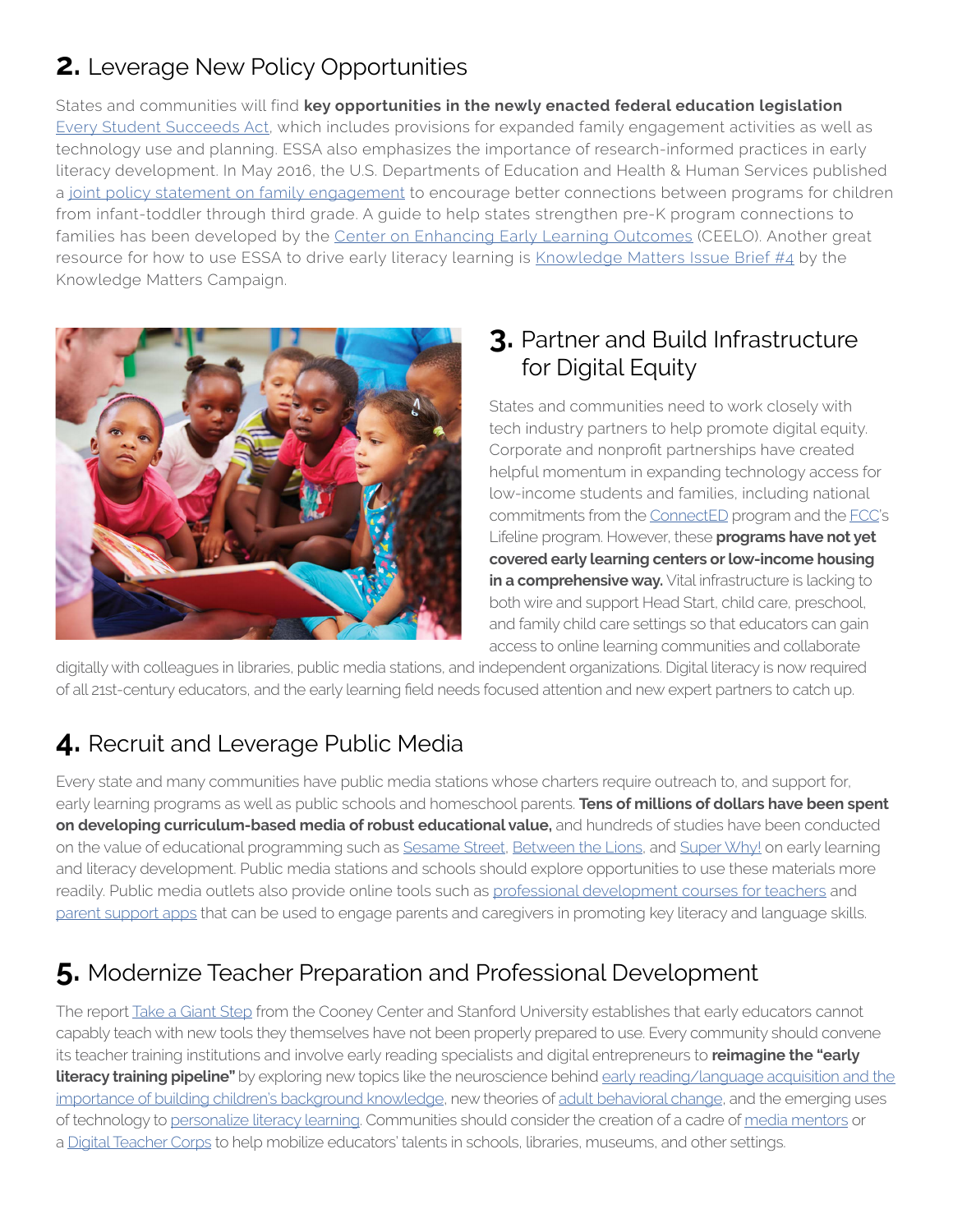

# **6.** Mine Cultural Capital

A careful mapping of the community will include **a deep dive into the cultural and social capital that too often go untapped.** Adults who might contribute to modernizing early literacy and family engagement programs are found in many places, from businesses, bodegas, and beauty salons to churches, synagogues, and mosques, not to mention libraries and rec centers. [Each community gathering place](http://www.joanganzcooneycenter.org/publication/connecting-to-learn-promoting-digital-equity-for-americas-hispanic-families/)  [is an important potential ally](http://www.joanganzcooneycenter.org/publication/connecting-to-learn-promoting-digital-equity-for-americas-hispanic-families/) in helping children and families to establish what researchers refer to as ["meaningful](http://digitalequityforlearning.org/wp-content/uploads/2015/12/2015-Katz-Levine_Connecting-to-Learn-brief.pdf)  [connections](http://digitalequityforlearning.org/wp-content/uploads/2015/12/2015-Katz-Levine_Connecting-to-Learn-brief.pdf)." Digital media can help cement these relationships too. Using cultural assets to promote early literacy and digital equity is especially critical for immigrant [and second language learners who do not always have](http://www.joanganzcooneycenter.org/wp-content/uploads/2016/01/jgcc_opportunityforall.pdf)  [reliable access](http://www.joanganzcooneycenter.org/wp-content/uploads/2016/01/jgcc_opportunityforall.pdf) to high speed broadband and may then fail to gain access to vital online learning experiences.

## **7.** Create a Place for Modern Learning in Every Community

To ensure digital access and cultural sensitivity, every community should identify and **build out at least one place where young children can learn from adult media mentors** and gain confidence in their interactive skills, and where parents feel welcome to learn new skills too. Communities should tap into the assets of libraries, museums, places of worship, recreation centers, and community organizations (such as Boys and Girls Clubs and YMCAs) that offer treasure troves of materials that may currently be underused or disconnected from each other. Great examples exist at the [Children's Museum of Pittsburgh](https://pittsburghkids.org/exhibits/makeshop/making-makeshop) and at the [Boston Children's Museum](http://www.bostonchildrensmuseum.org/stem-sprouts) in nationally recognized programs which focus on developing strong foundations for both early language development and STEM literacy skills.



#### **8.** Help Parents Navigate the Digital Wild West

Communities should make use of local media outlets, online educator networks, parent teacher conferences, and the credibility of community leaders such as pediatricians and librarians to **create access to rating systems and curation tools that are easy to navigate for busy parents.** These tools should take into account evolving research on what works best and children's developmental stages; they should also help parents become savvy about commercial interests and privacy concerns. A list of review sites and other tools can be found on [tapclickread.org](http://tapclickread.org). Preschool, child care, family support, and elementary school educators should create customized materials for parents through online platforms that link home and school. Several communities are using [family friendly text messaging](https://www.newamerica.org/education-policy/edcentral/ready-4k/) to help parents encourage early literacy skills and to understand changes in how their children are learning to read, write, and get ready to succeed in school.